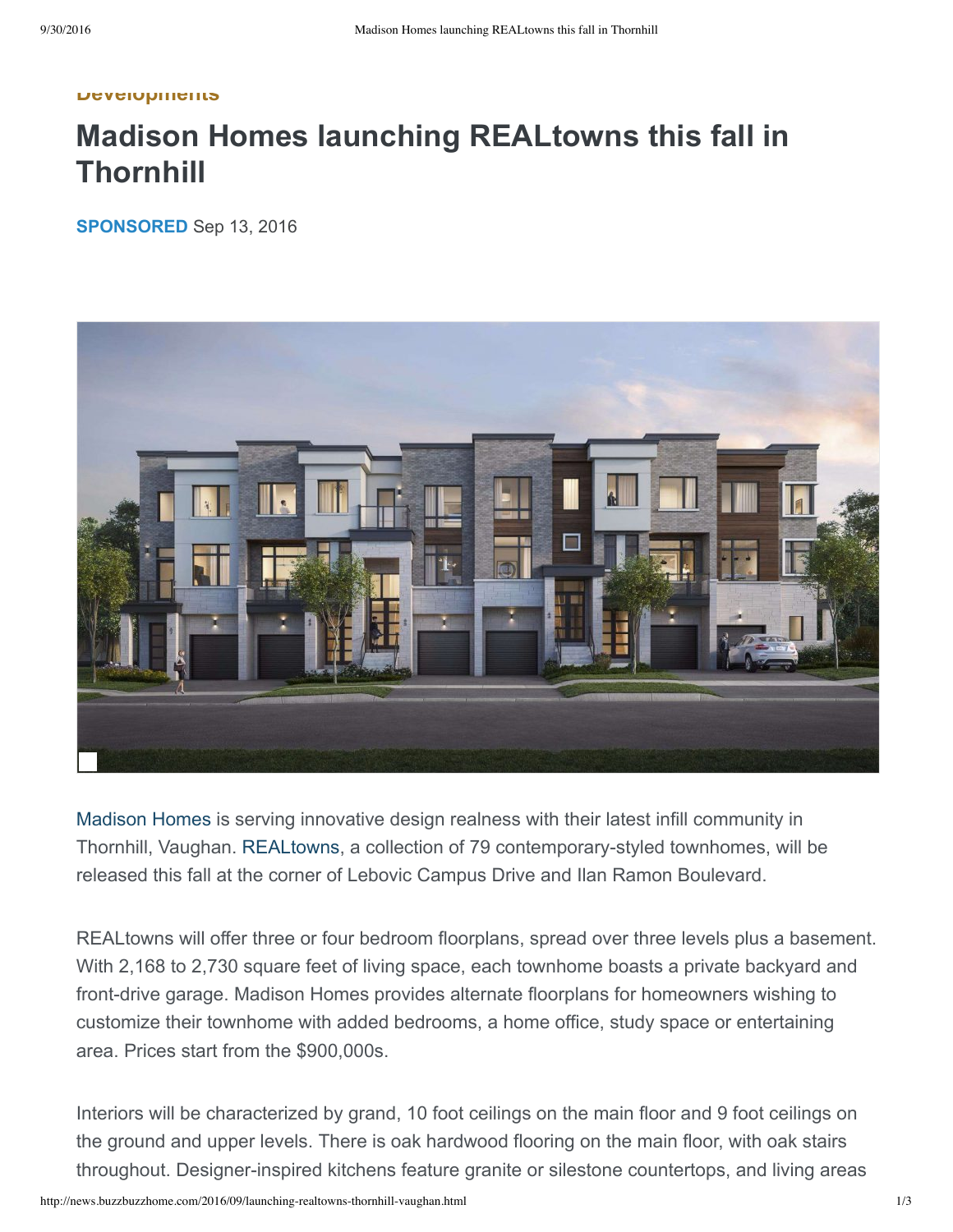are appointed with high-quality finishes selected at Madison Homes' Design Studio. A wide selection of standard and upgrade options are available, allowing buyers to design a space that suits their lifestyle.



The area surrounding [REALtowns](https://www.buzzbuzzhome.com/us/real-towns) is a hub of educational, recreational, health and social activity. The Joseph & Wolf Lebovic Community Campus, located directly to the east of this enclave, offers amenities such as a theatre/lecture hall, children's education centre, café and food court, banquet place, arts discovery centre and a health and wellness centre.

The Schwartz/Reisman Community Centre, a 100,000 square foot facility on the grounds of the Lebovic Community Campus, features an aquatic centre and outdoor pool. The nearby Rutherford Marketplace is home to Longo's, Shoppers Drug Mart, Duff's Famous Wings, major banks and more. There are also nearby gardens, parkettes and recreational trails. The area is well-served by York Region transit, and Highways 7 and 407 are just a five minute drive away.

Register online at [MadisonHomes.ca](http://madisonhomes.ca/register.php?rise=low&community=legacy) to receive new information and priority updates on REALtowns.

## **DEVELOPMENTS FEATURED IN THIS ARTICLE**